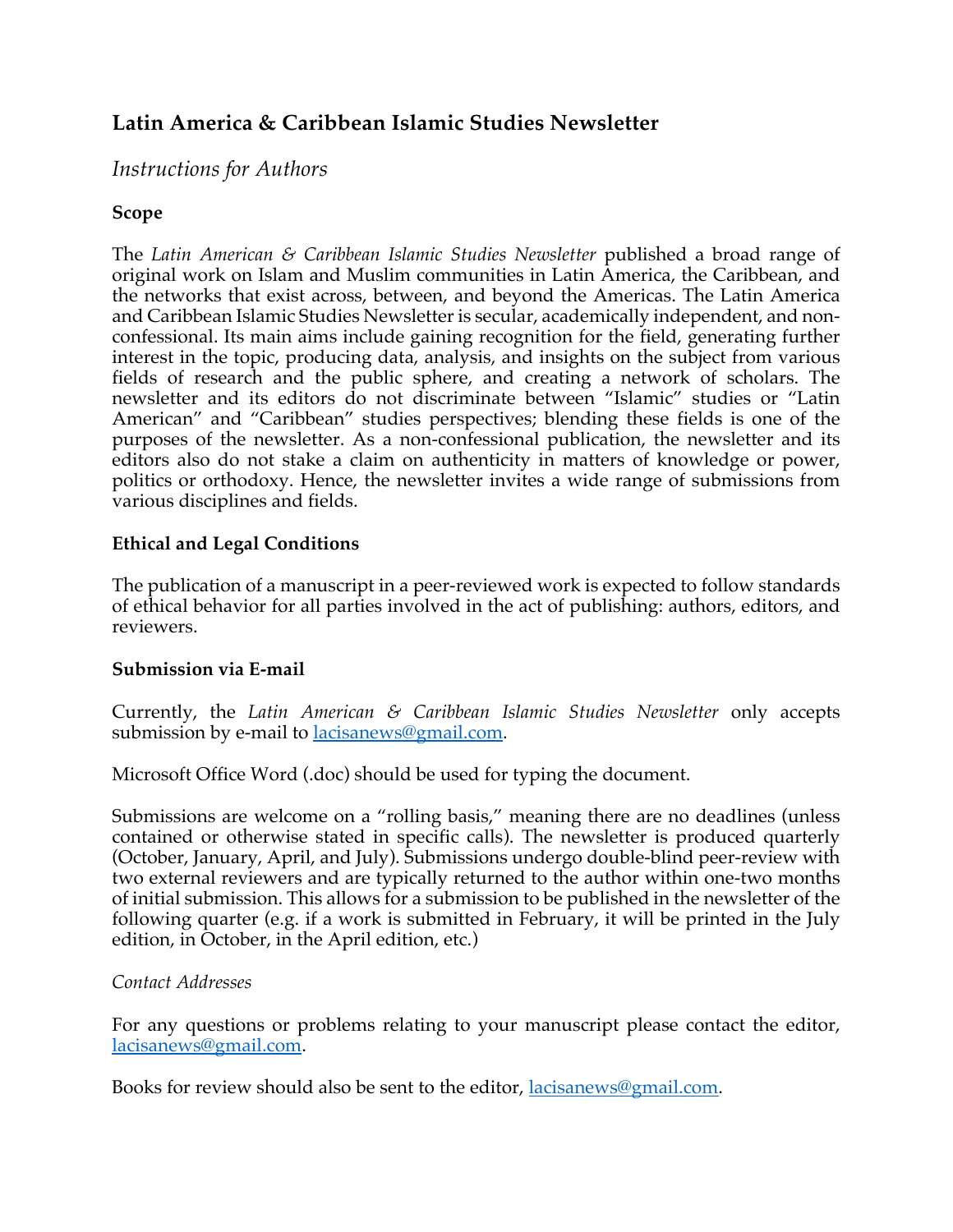### **Submission Requirements**

The newsletter includes the following formats:

- 1 RESEARCH ARTICLES, which present the theory, methods, and results of original research on a subject related to the newsletter's purview (4,000 – 8,000 words);
- 2 RESEARCH ESSAYS, which are shorter than a full research article and do not represent a finished product but may be a working paper or the outline of an idea and/or project. An essay may also be aimed at a more popular audience or include rumination on a theme of interest to the newsletter's readership (2,000 – 3,000 words);
- 3 MEMBER NOTES, which introduces readers to your work, with a short overview of projects and perspectives from your research and interests (1,000 – 2,000 words);
- 4 BOOK/MEDIA REVIEWS, which take a newer book or piece of media (art, film, podcasts, etc.) in the field, offering a critical review of its contents and its relevance to the study of Islam & Muslim communities in the Americas  $(1,000 - 1,500$  words);
- 5 REVIEW ESSAYS, similar to a book review, these put a few (or several) books into conversation around a particular theme of critical interest (3,000 – 5,000 words).

Examples of the above may be found here: https://www.lacisa.org/research-articlesnotes

### *Language*

Manuscripts may be written in American English, Spanish, Portuguese, or German. Spelling should be consistent throughout.

We hope to accept submissions in Arabic, French, Dutch, and/or other relevant languages in the future.

### *Translation*

Articles may be translated into other languages, in coordination with the editor.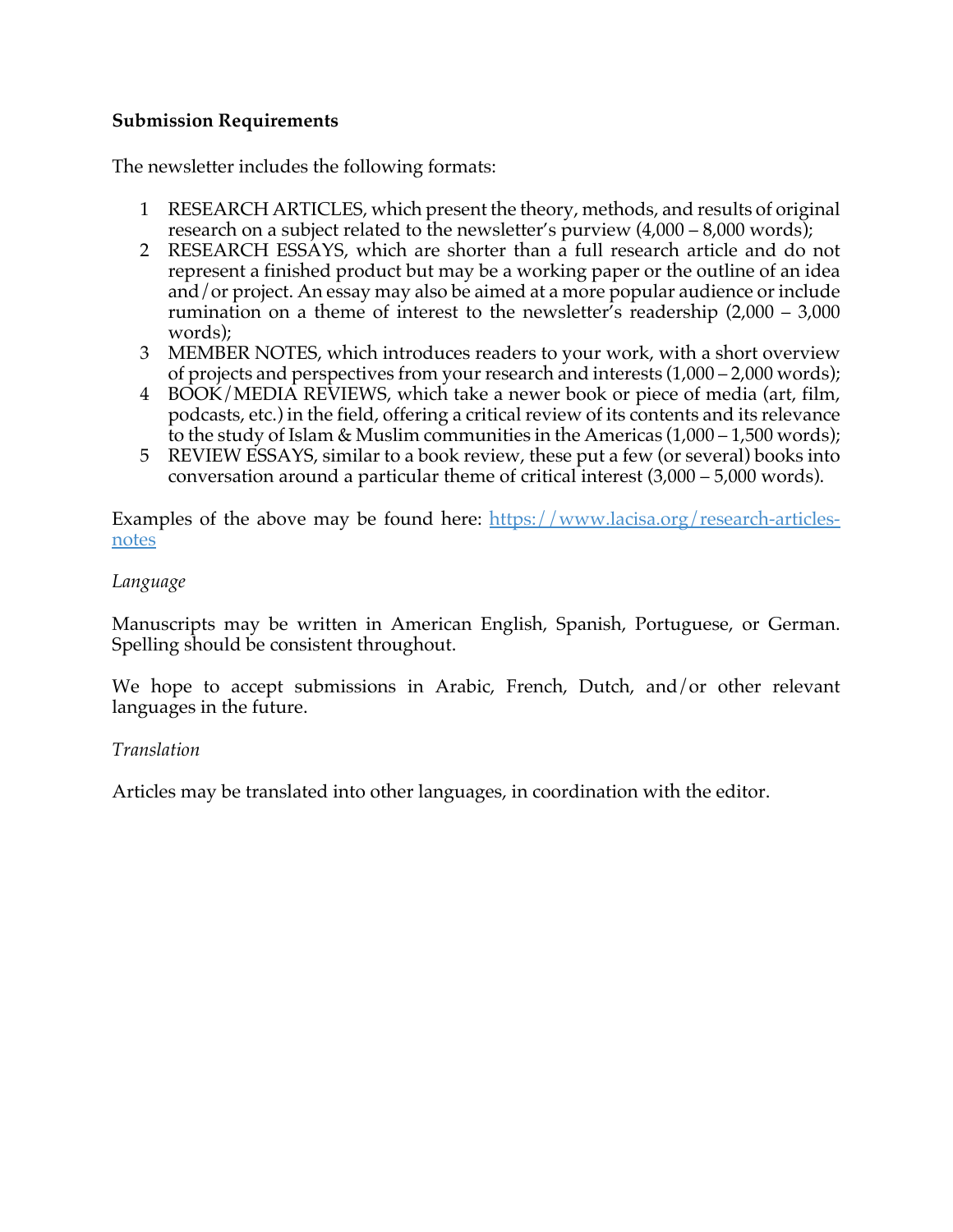## **Manuscript Structure**

Manuscripts should be double spaced and typed in 12-point, standard, Palatino font. The journal's formatting style for articles should be followed exactly, including the author's contact details, an abstract of the article, and keywords, after the title and author's name.

*Headings* 

## **First level heading**

*Author(s)*

## **Second Level Heading**

*Abstract, Keywords, and Third Level Headings*

Research articles should have a short abstract of 100-150 words, and 3-8 keywords. Other formats do **not** require an abstract or keywords.

### *Biographical Note*

A short biographical note (max. 150 words) should be attached as a separate document.

#### *References*

References must follow the newsletter's style exactly. Parenth are used and basically follow the Chicago style, including a reference list as seen below.

It is the author's responsibility to ensure that all quotations are accurately spelled and precisely quoted from the source material.

### *Journal Articles*

Ahmed, Chanfi (2009) Networks of Islamic NGOs in Sub-Saharan Africa: Bilal Muslim Mission, African Muslim Agency (Direct Aid), and al-Haramayn. *Journal of Eastern African Studies* 3:3, 426–437.

### *Books*

Akhtar, Iqbal (2016) *The Khōjā of Tanzania. Discontinuities of a Postcolonial Religious Identity.*  Leiden/Boston: Brill.

### *Internet Articles*

Bilal Muslim Mission of Americas (1997) The First Shia Center in the Caribbean. https://www.al-islam.org/organizations/bmma/center.html (last accessed: January 8,  $2021$ ).